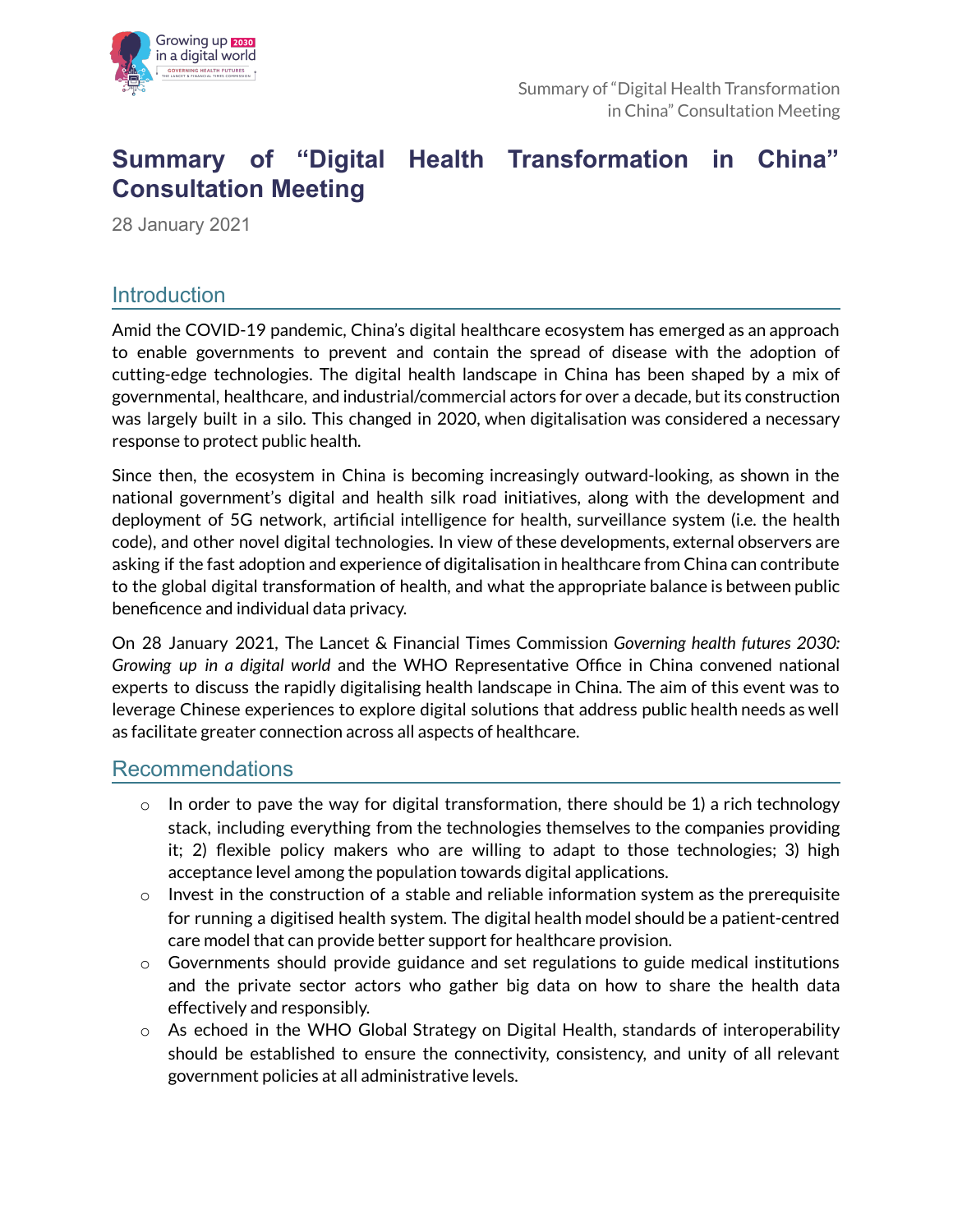

- $\circ$  Safeguards need to be built into applications in the digital health system to narrow instead of widening the digital divide.
- $\circ$  An innovative governance model must be regulatory and supportive. The governance of data should not just be how governments control the companies on their use of data but it should be about how all relevant stakeholders apply ideas of public domain, open source, and participation in the digital world. We need to have the platforms, investment, and policies that promote the continuous advancement of technologies while clear and enabling legislation should be made on how personal data is collected and used.
- $\circ$  The World Health Organization (WHO) should act as a convening body and strengthen its role in the digital health transformation by bringing together a wide range of actors, not just governments, and take the lead to set common minimal standards on vaccine credentials in particular.

# **Discussion**

## **China's digital landscape**

Even before the COVID-19 outbreak, digital health transformation in China was advanced, from its use of health information systems and electronic medical records to its deployment of 5G, blockchain, cloud computing, AI, and even robots in clinical healthcare application. According to discussants, China already possesses rich technology stacks and coordinate private public partnership to develop, design, operate, and promote digital health solutions for public services. The widespread use of e-payment, social networking, and public service apps is not new.

However, the pandemic has brought digital heath to the fore as attention for digitalizing health care services has increased due to the challenges posed by measures such as movement restrictions to control the spread of SARS-CoV-2, and the demand of infectious disease forecasting for early allocation of medical resources. In China, throughout the COVID-19 pandemic, there has been an increased application of digital technologies to health care, facilitated by China's existing ICT infrastructure for health.

While not the main contributor in combating COVID-19, digital technologies definitely play a supporting role in related control and prevention. Technologists have contributed significantly to the emergency response in China through their distinct engagement in the provision of clinical services and non-pharmaceutical interventions, becoming a model for other countries. For example, the AI and big data communities demonstrated early results in detecting COVID-19 via imaging studies, and social media platforms engaged in the fight against the infodemic. Healthcare practitioners experienced a rapid digital revolution in their care-giving activities, and experts also observed new ways of matching supply and demand sides of healthcare services.

#### **Policy environment**

The application of the existing technology stack to a wide range of public health needs could not have happened without policy enablers in China. Since the start of the COVID-19 epidemic, there has been a call to use digital technology in ways that strengthen public health interventions from the Politburo Standing Committee; priority areas for digital health interventions have been defined by both the Committee and the National Health Commission. Government directives were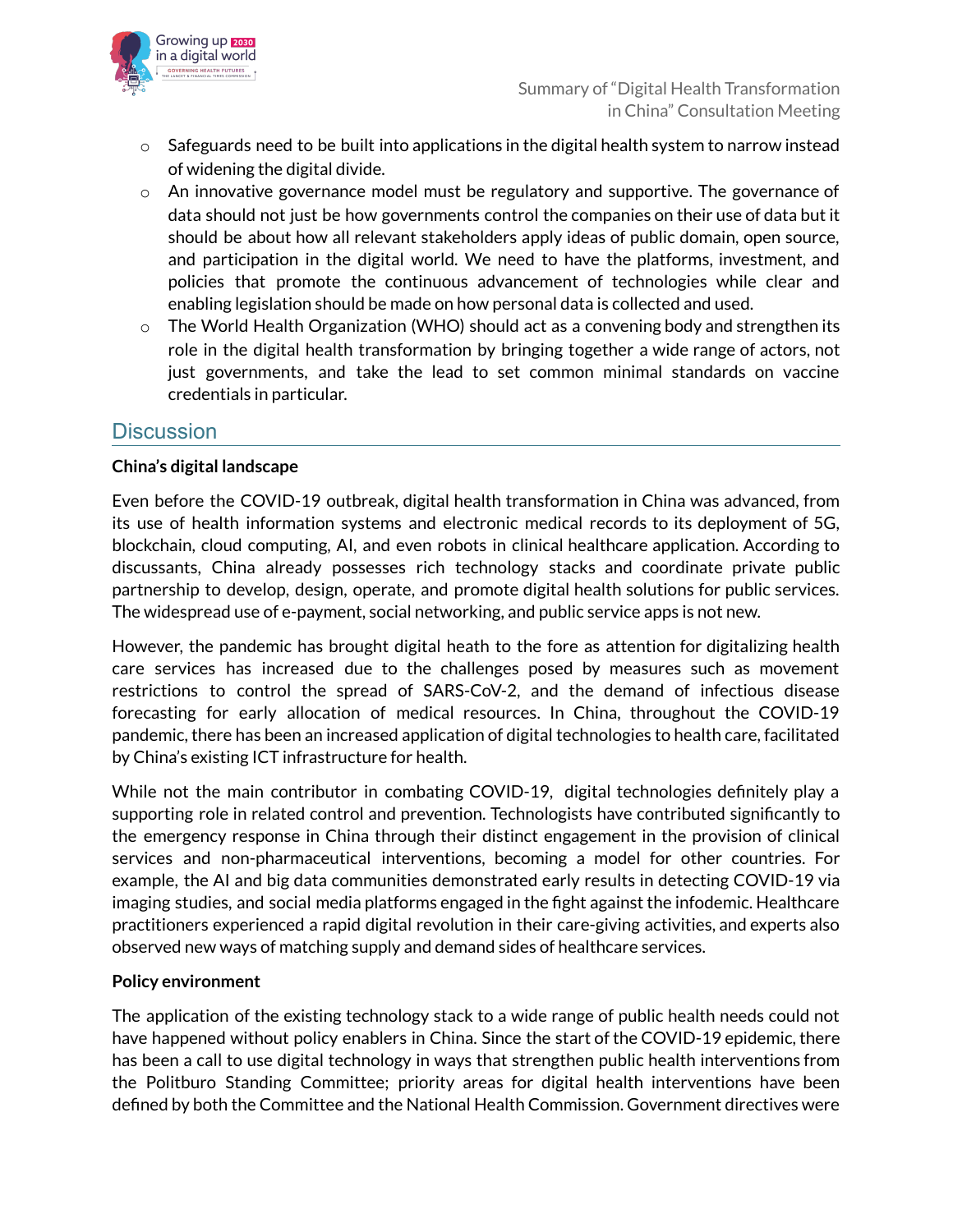

not set only at the national level but all the way down to the local level, and they are expansive and mutually complimentary in nature, which has facilitated relevant activities of technology companies and health providers.

A policy-enabling environment for the growth of digital health also existed in China before the COVID-19 pandemic. Since 2009, information infrastructure and health service digitalization had already gained importance in China's decade of health system reform, and policies had been developed as well as government institutions established to support the implementation of electronic health records, telemedicine, and more. This includes the development of internet-based hospitals and scaling-up of non-state investment. Further, provider-to-provider telemedicine was an integral part of China's 10-year health system reform to improve access to quality healthcare in rural areas and primary care settings.

In China, policy incentives stimulate the utilisation of telemedicine; for example, health authorities introduced flexibilities such as fee-waving as well as early profit-sharing for hospitals in health insurance policies. Policies have also been made less restrictive to pave the way for the growth of telemedicine. For example, during the COVID-19 pandemic, the ban was lifted on private providers and public hospitals with internet hospital credentials to provide initial consultations online, enabling the provision of full service (initial consultation and follow-up consultations) to clients, especially to those who are denied access to routine services.

The aforementioned points were summed up by discussants in the meeting:

- The design of the digital healthcare system should involve the government, private sector, and civil society. The major roles of the government are to design and provide public platforms to access funding. The healthcare institutions, including hospitals, are like recipients of the policies; they can develop themselves based on the demands, and they can also create demands in response to the government's requests. In this process, digital solution suppliers and manufacturers need to determine what demands or government requests on which they based their commercial products and offer solutions to the healthcare institutions, which could also be understood as the end-users of digital health. In other words, digital health administrators play the role of harmonising user-experience demand side knowledge with government policy demand side responses.
- In consultation with the government, the private sector holds the role of guaranteeing the safety and effectiveness of their products, and developing relevant protocols covering the whole life cycle of their products. The main regulatory body in the central government is the Center for Medical Device Evaluation under the National Medical Products Administration (equivalent to the FDA) in China. The Center not only acts as a regulator to manage and supervise the companies – whether they fulfil their responsibilities by, for example, establishing regulations and conducting product launch review – it also supports the development of the sector by providing special supporting services to facilitate and fast-track the registration of innovative products as well as products for emergency usage.

In short, the government establishes regulations, healthcare institutions undertake requests, and product developers provide the corresponding solutions to healthcare institutions. This works to establish a planned digital health ecosystem whereby the private sector holds guiding stakes in its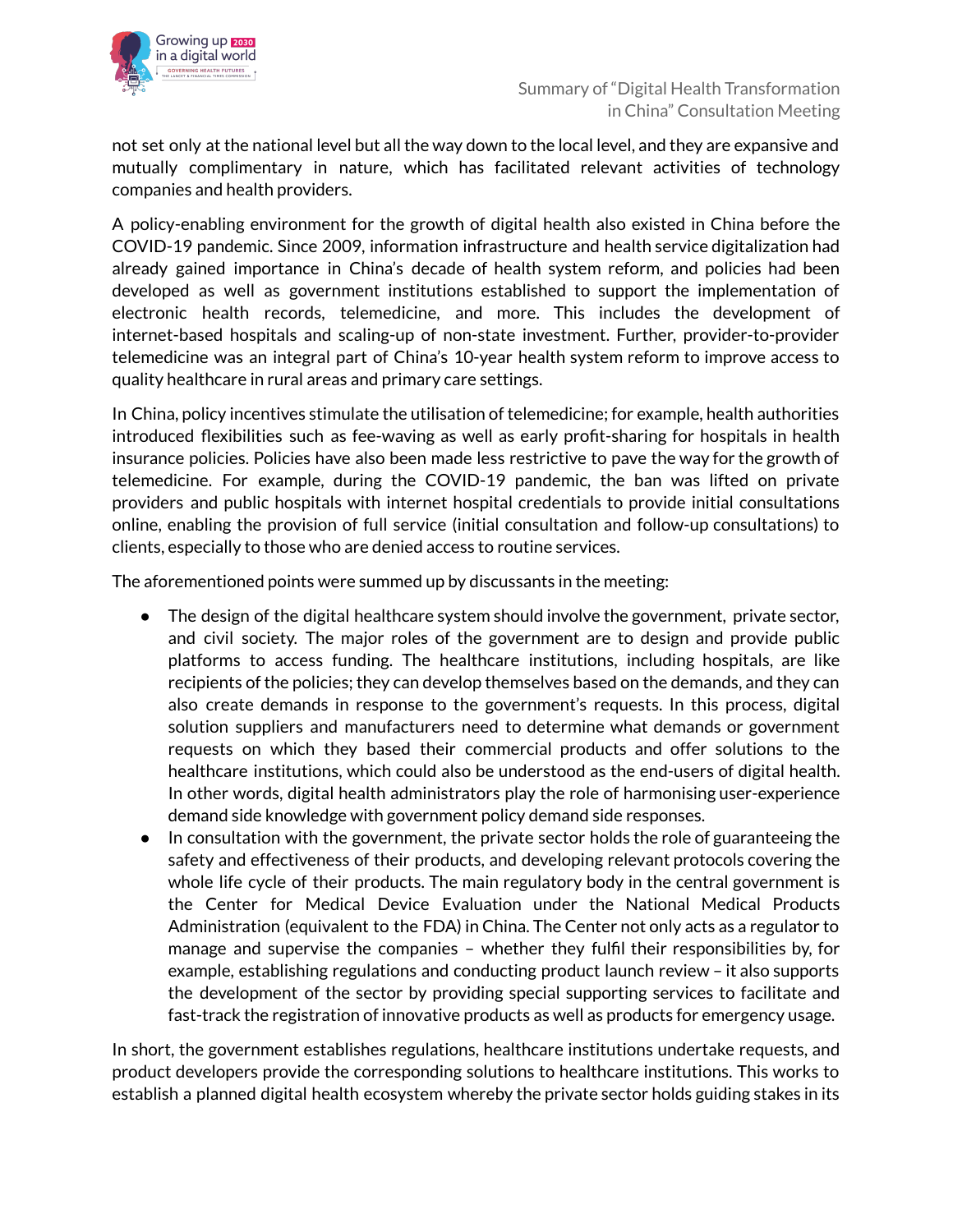

development while the government works to nudge stakeholders towards common goals to benefit population health. Experts claim that this kind of relationship allows the development of a digital healthcare ecosystem that better matches people's needs, though the experiences and outcomes of a private-sector-led approach require further investigation.

## **Data sharing: The Shanghai Linked Healthcare project**

At the onset of COVID-19, China set an example for genome sequence data sharing on a global public database, with the aim of allowing subsequent development of vaccines and diagnostics. The Linked Healthcare project in Shanghai is an impressive example of the realisation of data-sharing and co-recognition of data across hospitals. It highlighted how digital solutions, big data in particular, could help to overcome information silos across hospitals' health information system by sharing and integrating all desensitised clinical information of patients through standardised electronic medical records that could improve diagnostic decision-making capabilities of participating hospitals at the same time. Also, Shanghai Linked Healthcare has transformed the form of healthcare service provision in the province by making all originally offline services available on the online platform constructed under the project.

Patient experience and hospital management have also been improved using the big data platform, as it can help to avoid unnecessary repeated testing of patients who changed hospitals, saving health insurance expenses that could then be used as incentives for the digital healthcare service providers. There are currently 70 performance indicators built into the platform. In addition, health big data collected through the online platform has been utilised to support and improve clinical research as well as facilitate the transformation of knowledge generated into actual clinical practices. In fact, the Shanghai Linked Healthcare project is established under the Shanghai government's leadership with the active participation of local medical institutions, and the AI enterprises have provided technical as well as equipment support to allow people to utilise their medical records for better and more convenient health services.

This is a useful example to illustrate the co-participation of governments, companies, hospitals, and even patients in the new services and supply formats put forth by the ongoing digital health transformation. However, it is noteworthy that the success of Shanghai Linked Healthcare project is not a representative example in China. Shanghai, as one of the major and highly urbanised cities in China, has a relatively rich resource base that could provide a good testing ground for digital health innovations and, ultimately, for realising such digital health transformation like the case of Linked Healthcare.

#### **Expanded care delivery: The China-Japan Friendship Hospital and China Mobile**

The China-Japan Friendship Hospital also provided examples on teleconsultation, tele-diagnosis such as online prescription, and how information systems can facilitate drug delivery to patients' doors. These were highlighted as good care services to the elderly who have chronic diseases and are affected by movement restrictions during the pandemic. Patients with severe diseases but undergoing isolation in county hospitals with inadequate ability to treat those diseases could also benefit from utilising the teleconsultation and tele-diagnosis services provided by the Hospital. The Hospital expresses the potential of medical knowledge/skill exchange and transfer in remote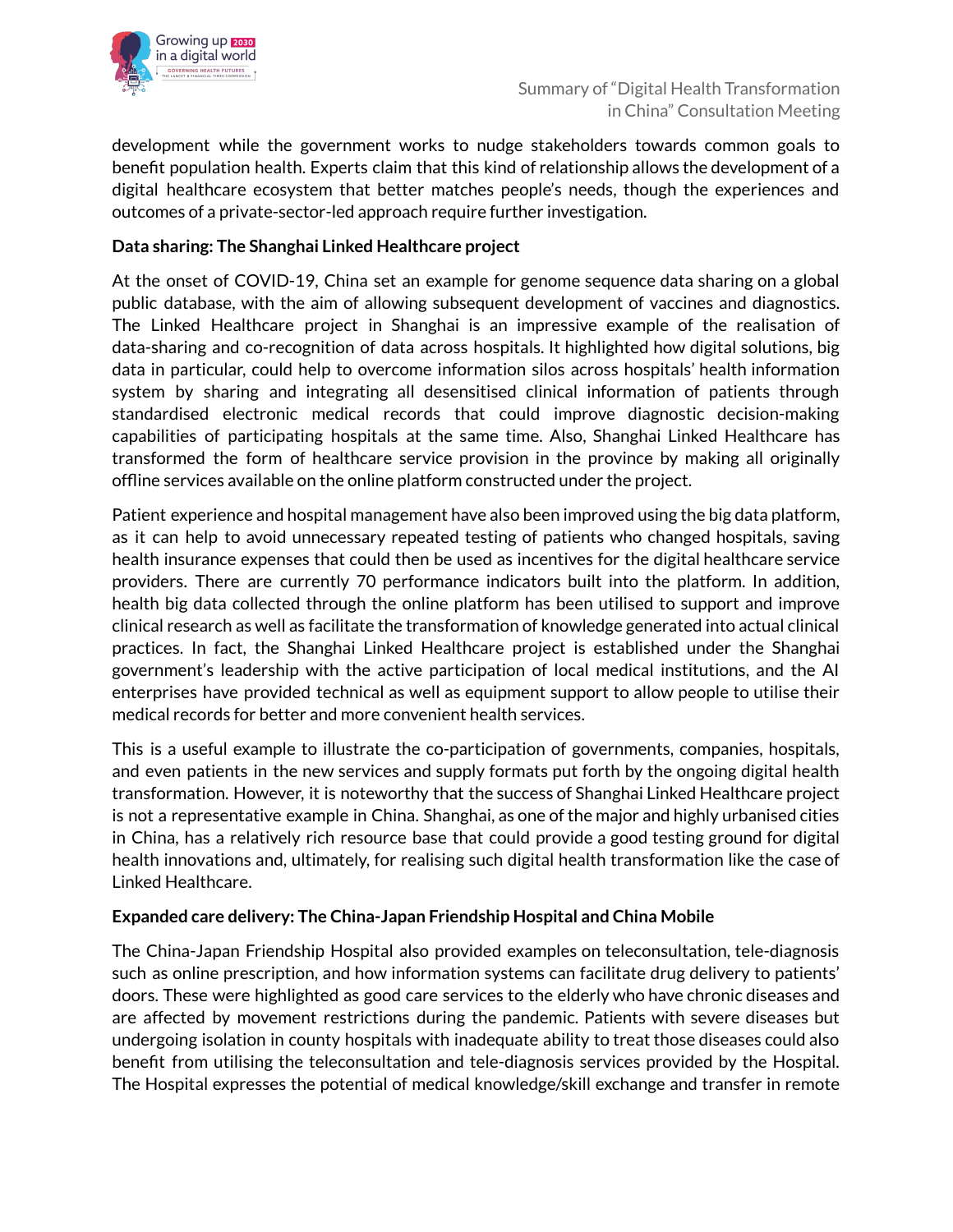and isolated areas, thus paving the way for the attainment of healthcare provision for all, including rural citizens and elderly.

In relation to the construction of the 5G network in China, China Mobile talked about its support of full 5G digital health internet coverage in the country. The company also provided IT infrastructure support to the government's tele-eye surgery initiative in Africa.

As mentioned in the discussion, more affordable and higher quality healthcare solutions are now being offered through digital means, though portions of rural populations in China may still be missed. Nonetheless, it is still believed that the digital divide is narrowing in China though elderly are still challenged by the intelligent usage of mobile applications. More and more tailor-made as well as community enabled solutions have been created to address this issue, particularly due to the needs derived from China's COVID-19 response, ensuring basically everyone is digitally connected to manage their own health records or and the records of their family members. One private sector stakeholder at the meeting stated that, to further include older people within digital technology, they are exploring options to authorise intergenerational data sharing among families so younger generations can manage the health records, appointments, and payments of their kin.

### **Building the future on analogue systems**

It was said that, when China started to construct its technological infrastructure, the long-established off-line hospital management systems and legal systems were used as the basis. Therefore, the current management and legal bases of the digital health infrastructure might contain some components that cannot be applied to the scenarios derived from digital health applications. It is important that the legal and regulatory bases for health systems implement models of adaptive governance to enable quick responses to the rapidly changing digital health space, particularly in respect to concerns over patient privacy and rights. There are ongoing efforts to unify offline and online hospital management methods in the hope of providing a better legal basis for regulators to carry out their duties and for ensuring new digital innovations not to cross the legal line. For instance, it has been clarified that medial institutions in new models are required to apply for permission to enter the market to provide telemedicine service.

It was also noted that the health system needs better capacities to exploit digital technologies, including improved standardisation and interoperability. While some participants felt that interoperability and digital health standards are areas where China can make a big contribution, it was also mentioned that interoperability among hospitals' healthcare big data remains a challenge. The current data standards and enforcement systems in China are not well-connected to each other, and thus not interoperable. For instance, it was mentioned that, in 2020, the information systems of hospitals in China are supported by more than 600 different providers and they have different data standards. Nonetheless, significant efforts are being made to realise hospitals in China have a unform quality, standard, and level on their 5G network establishments in the earlier stage to avoid subsequent adjustment costs and to support them to develop applications of 5G technologies.

#### **Challenges to China's digital transformation**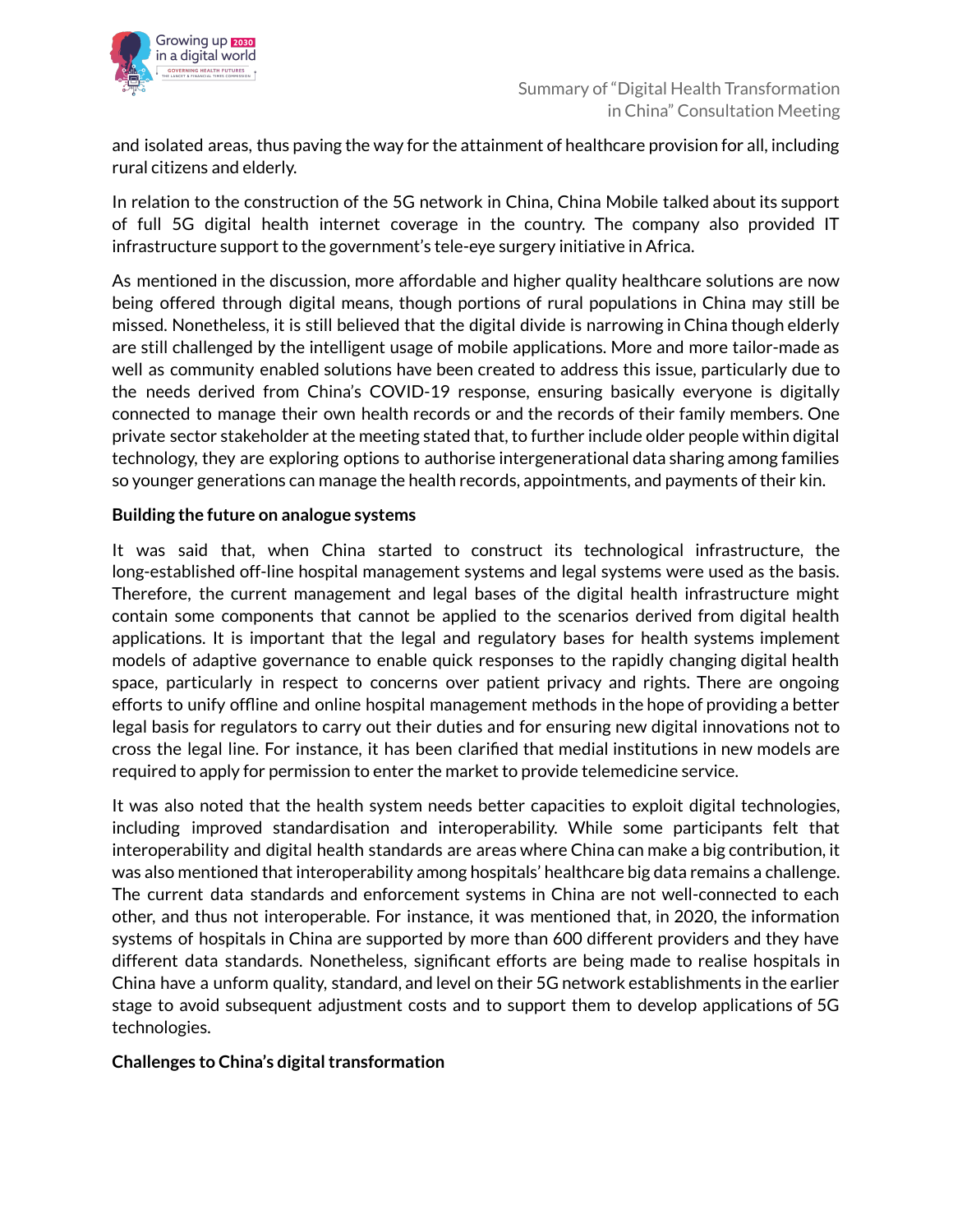

There are still many issues ranging from data and algorithmic bias in AI to the lack of connection between models and real-world effects (in other words, the lack of research on the monitoring and evaluation of the digital health interventions' effectiveness), as well as concerns of human rights infringements and population surveillance. Telemedicine might not be able to overcome upfront costs without engaging stakeholders beyond the health sector and there are still many supply chain challenges. Social media has become a source for both health information and disinformation, leading to growing concerns about infodemics.

COVID-19 has also brought to the fore tensions between data privacy and utilising patient data for broader public health purposes. Participants were of the opinion that the sharing of health data for the purposes of the public interest should be encouraged with patient consent, built upon trust, and safeguards to protect patient privacy. On this topic, it is important to be aware that the use of health code apps in China, which have now been integrated into the dominant multi-purpose platforms such as WeChat, did not require the formulation of a new social contract. This could go along with the stated perception that Chinese people are very willing to share their individual information when it serves the purpose of maintaining public safety. Still, the participants are aware of the existence of ethical and data security issues behind the collection of big data. Populations still need to be protected from the risks posed by digital technology, from data security to algorithm bias, while allowing public health to benefit from data sharing, data commons, and efforts to align interests of digital technology providers with the principles and practices of public health. Regarding whom should bear the responsibility of protecting the rights of people who participate in those healthcare e-platforms, one participant said it is on the actors who have the upper hand and possess the big data. Another said that the responsibilities derived from online medical services are to be owned by each medical institution that provided the services.

No standout measures apart from obtaining informed consent for data collection and respecting the principle of confidentiality were proposed in the consultation. One participant mentioned that there is a legal document on individual privacy protection, but later it was admitted that no guidance has been officially released specifically for data sharing in the form of big data in healthcare at the national level in China. The rating system of electronic medical history kept by hospitals is not consistently set across relevant government departments. This explained the calls during the meeting to set new and perfect existing legal regulations. Chinese private sector actors voiced their hope for specific guidelines to be issued by the national and local governments to guide both the medical institutions and the commercial/industrial actors who gather health big data on how to effectively conduct data-sharing. On this point, it is noteworthy that one participant said that such government documents will be released in China in the coming one to two years, which reflects China is indeed catching up with the development of the governance system while adopting technology applications.

Finally, it was highlighted that there is the need to enhance the connectivity as well as unity of the policies across the relevant government departments and at all administrative level within China since many of the companies reported that they are being challenged by the implementation of inconsistent policies. In other words, there needs to be increased attention given to vertical and horizontal coordination in policy making. Examples were given on these points and participants